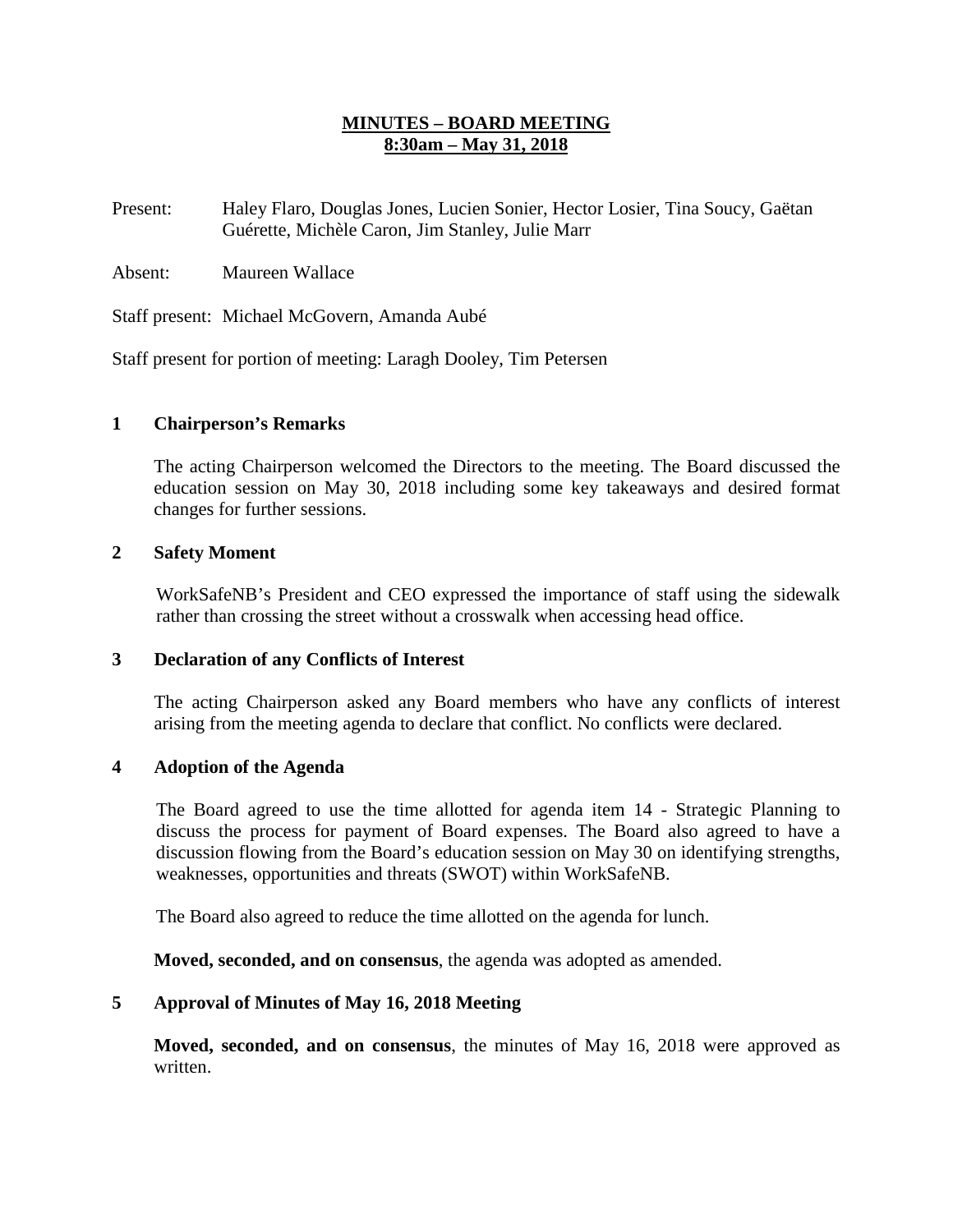Immediately following the adoption of the minutes, the Board was provided with an update on new Board member appointments by the Lieutenant Governor in Council.

## **6 In-Camera Session**

Immediately following the in-camera session, the Board inquired how payroll assessments are done in cases where out of province workers are working in NB. WorkSafeNB's acting Corporate Secretary and General Counsel noted that WorkSafeNB's Manager, Assessments could be made available to the Board to answer any specific questions and would be in the best position to do so. The Board noted that if a formal request from interested parties is made, this will be done.

## **7 President and CEO Report**

WorkSafeNB's President and CEO provided a verbal report to the Board. Items contained in his report are as follows:

- A Request For Proposal (RFP) will be done to look at services provided by WorkSafeNB's Rehabilitation Centre (WRC). The Board had a discussion on several items related to the scope of the review and requested the RFP will stipulate the review is to look at not only cost-effectiveness of the WRC but also what could be done to enhance its services;
- A consultation meeting with stakeholders related to the possibility of adding additional cancers to regulation under the *Firefighters' Compensation Act* has been scheduled for June 2018;
- WorkSafeNB continues to await decisions on two New Brunswick Court of Appeal cases;
- WorkSafeNB has launched a new interactive voice service to more efficiently direct client calls;
- Updates to adjudication benefit services processes are in place;
- A recent Canadian Health Solutions study related to the return on WRC services has been done, showing a very good return on investment;
- He reported he has plans to initiate discussions with Government regarding the anticipated assessment rate increase for 2019 in order to formulate a plan to help resolve issues related to the increasing assessment rates;
- The Task Force report is expected in June and it remains unclear whether it will be provided to WorkSafeNB ahead of public release; and
- It remains unclear when the Auditor General's report on governance practices will move to the Standing Committee on Public Accounts, although it is expected to be by the end of June 2018.

## **8 Consent Agenda**

**(a) Task List of May 31, 2018**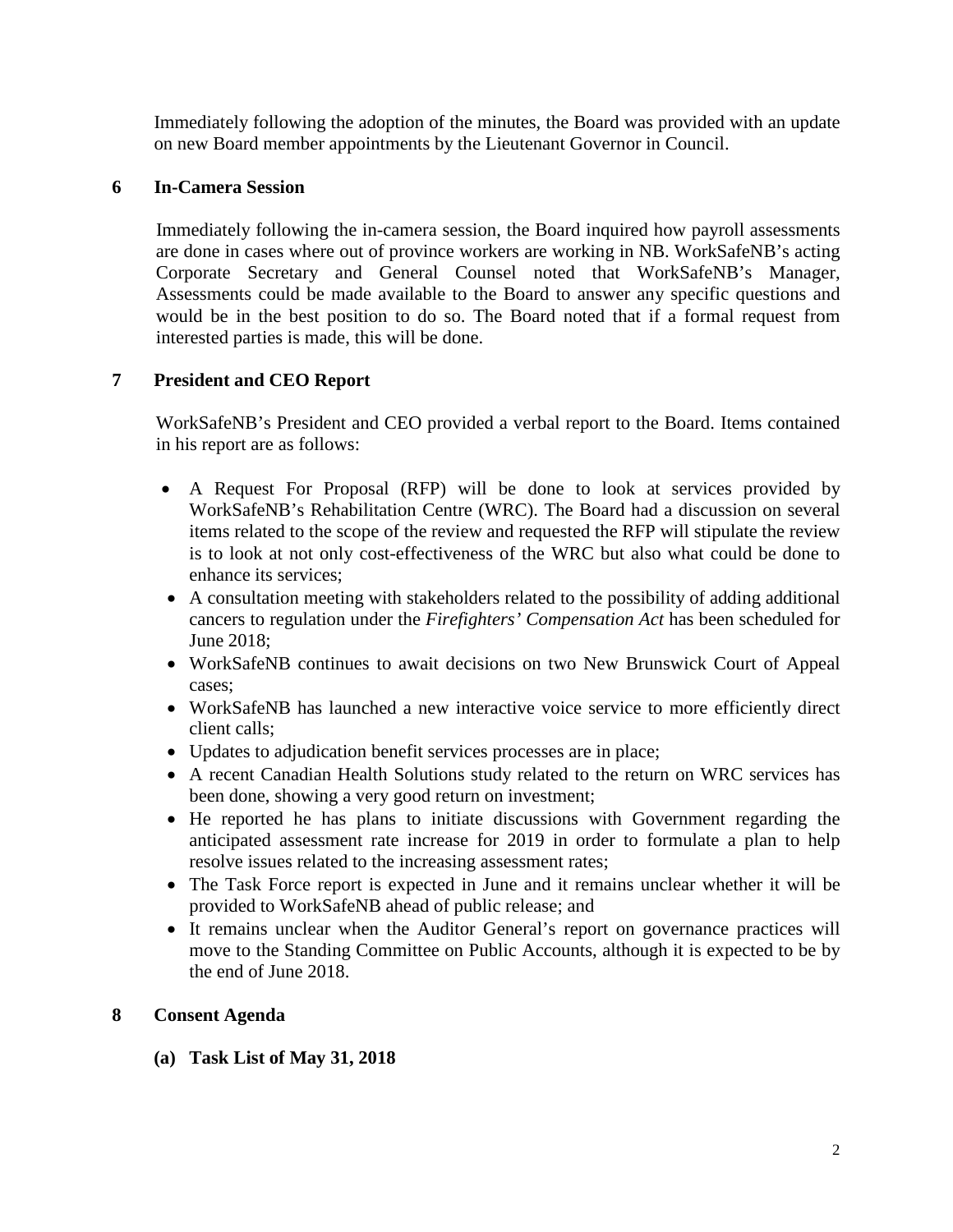The Board reviewed the Task List Report, which forms part of the Board's record for this meeting. The Board confirmed that WorkSafeNB will endeavour to work with Deputy Minister on the improvement of WorkSafeNB's mandate letter.

### **(b) Personal Flotation Device Awareness Campaign (M18-45)**

The Board reviewed Memorandum M18-45 related to the Personal Floatation Device (PFD) Awareness Campaign. No questions were raised.

## **(c) Commercial Fishing Consultation Framework (M18-46)**

The Board reviewed Memorandum M18-46 related to the commercial fishing consultation framework. The Board noted the challenges related to the provision of occupational health and safety services on fishing vessels while ensuring adequate funds are in place to do so. The Board confirmed that industry consultation will be done after the 2018 election.

## **9 Draft Committee Terms of Reference**

## **(a) Governance Committee**

WorkSafeNB's Assistant Director, Planning and Policy introduced Memorandum M18-48 related to the proposed Terms of Reference for the Governance Committee. The Board reviewed discussed the following sections of the Terms of Reference:

### Composition

The Board discussed who should Chair the Governance Committee. It was noted that the Chair of the Board is not intended to Chair every Board committee due to the typical part-time nature of their appointment. The Board was in agreement with the language in the Terms of Reference and noted it is flexible enough to allow for the Chair of the Board or the Vice Chair of the Board to Chair the Governance Committee if need be.

The Board confirmed that alternate members of the Governance Committee are not required to attend meetings when the primary member is present, but will have the option to do so and be compensated for attendance. Board members are also able to attend Governance Committee meetings if they wish, however they would not be compensated for their attendance.

The Board requested that the Terms of Reference outline that the employer and worker representatives on the Governance Committee will be selected by their stakeholder group on the Board and the entire Board will select the Governance Committee Chairperson.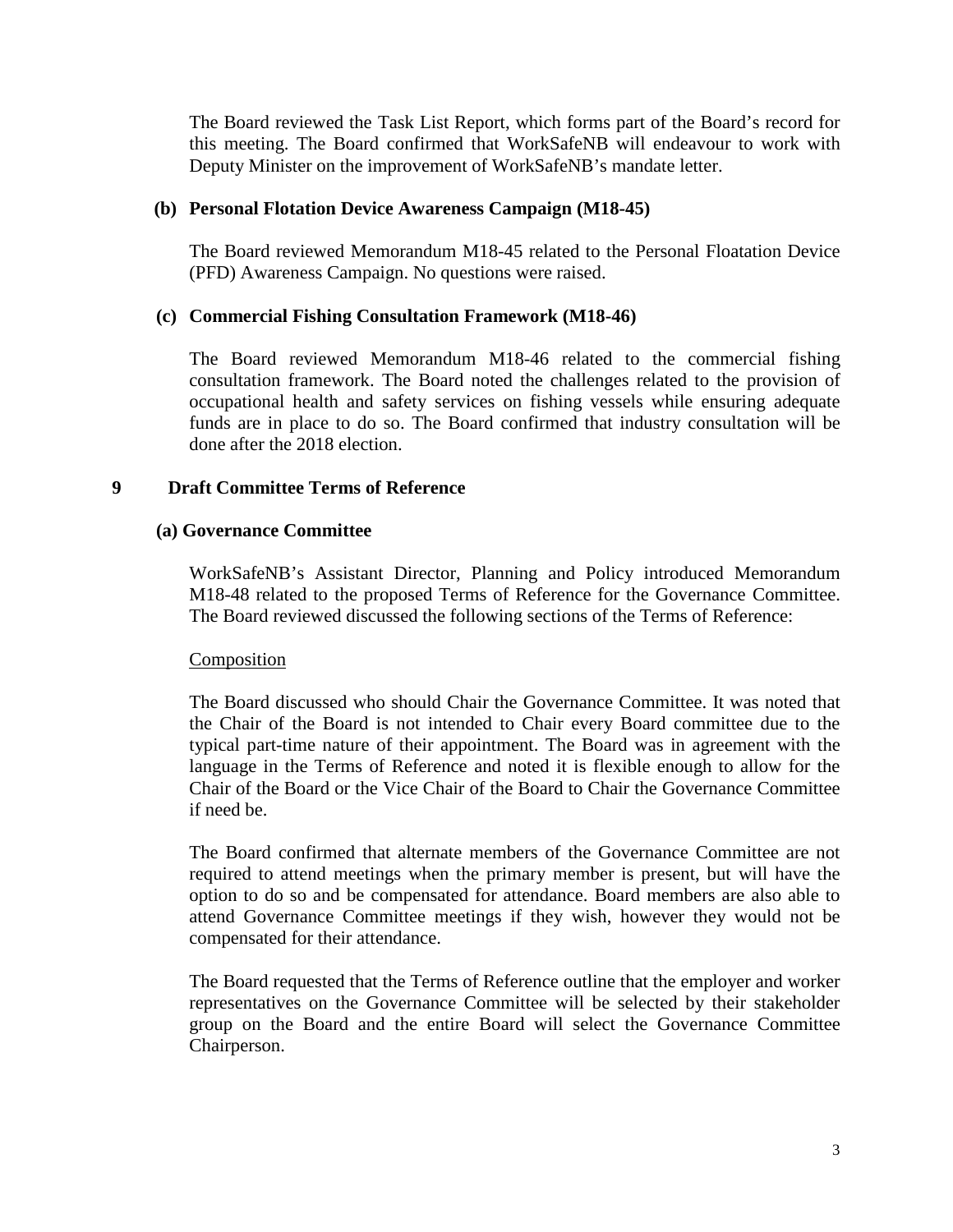The Board also noted that while competencies and skills are important when considering committee appointments, this should not limit Board members from sitting on committees, provided that external expert resource be available as required.

#### Procedures

The Board requested the Terms of Reference stipulate that the Governance Committee will meet at least twice per year but could be adjusted depending on requirements.

The Board also requested the Terms of Reference stipulate that meetings can be called by the Chair alone or by any combination of two committee members.

### Duties and Responsibilities

The Board requested that all items related to policy be removed as the Board would like policy to remain a responsibility of the entire Board.

The Board discussed whether items related to ethics should be included in the Terms of Reference. The Board agreed there are currently adequate policies in place for dealing with ethics issues but this item could be revisited at a future date.

The Board confirmed the duties and responsibilities related to legislative stewardship will be proactive and forward thinking and not reactionary.

The Board requested the Terms of Reference include that the Governance Committee will prepare an annual work plan.

The Board noted other items it will need to turn its attention to as the committee begins its work including annual performance evaluation, scope, preparation of agendas, and adequate reporting of committee activity to the Board.

WorkSafeNB's acting Corporate Secretary and General Counsel was directed to make all required changes to the Terms of Reference for all Board committees. The Board agreed it would finalize and approve Terms of Reference for all Board committees at its June 2018 meeting.

### **(b) Audit Committee**

The Board reviewed the proposed Terms of Reference for the Audit Committee. Many of the changes to the Governance Committee Terms of Reference will be mirrored in this and other committee Terms of Reference.

#### **(c) Human Resources and Compensation Committee**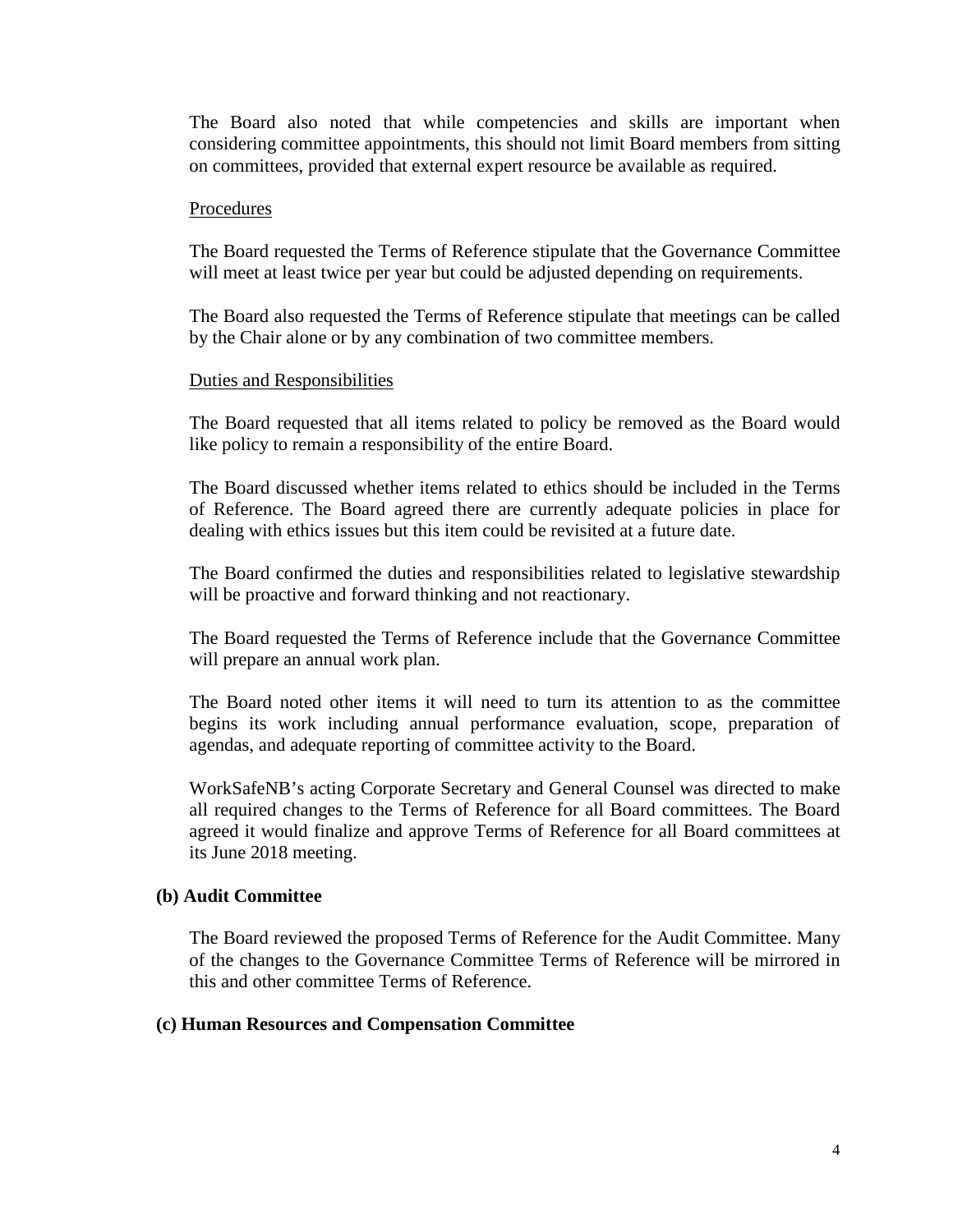The Board reviewed the proposed Terms of Reference for the Human Resources and Compensation Committee. Many of the changes to the Governance and Audit Terms of Reference will be mirrored in this Terms of Reference.

### Role of Executive Leadership

The Board requested this section relate only to the committee's role as it relates to the Executive Leadership Team, and will be repositioned in the Terms of Reference to follow the existing duties and responsibilities.

## **(d) Finance and Investment Committee**

The Board reviewed the Terms of Reference for the Finance and Investment Committee. It noted that the duties contained in this Terms of Reference are largely the same as the existing Financial Services Evaluation Committee. The Board requested the establishment of a work plan contained in this committee's Terms of Reference will be mirrored in the other committees.

The Board noted the contract with the Prince Edward Island Workers' Compensation Board with respect to its Accident Fund will need to be more closely followed than this Terms of Reference.

The Board discussed that a safety theme in all committees will be considered during strategic planning in July.

The Board also noted that reporting done through the WorkSafe Services Evaluation Committee, which has dissolved, will be done through an adequate reporting structure to the Board.

The Board revisited discussion on issues related to JHSCs in workplaces and stressed this will remain front of mind going forward into strategic planning.

### **10 In-Camera Session**

The Board held an in-camera session.

## **11 Communications Strategy for Auditor General's Governance Report**

WorkSafeNB's Assistant Director of Planning and Policy reviewed the communications strategy for the Auditor General's report on governance practices. It is expected this report will be sent to the Standing Committee on Public Accounts in June 2018.

She reported she has reached out to the Department of Post-Secondary Education, Training and Labour (PETL) to propose working jointly with them for messaging related to the report. She noted a teleconference has been scheduled for June 1 to discuss further.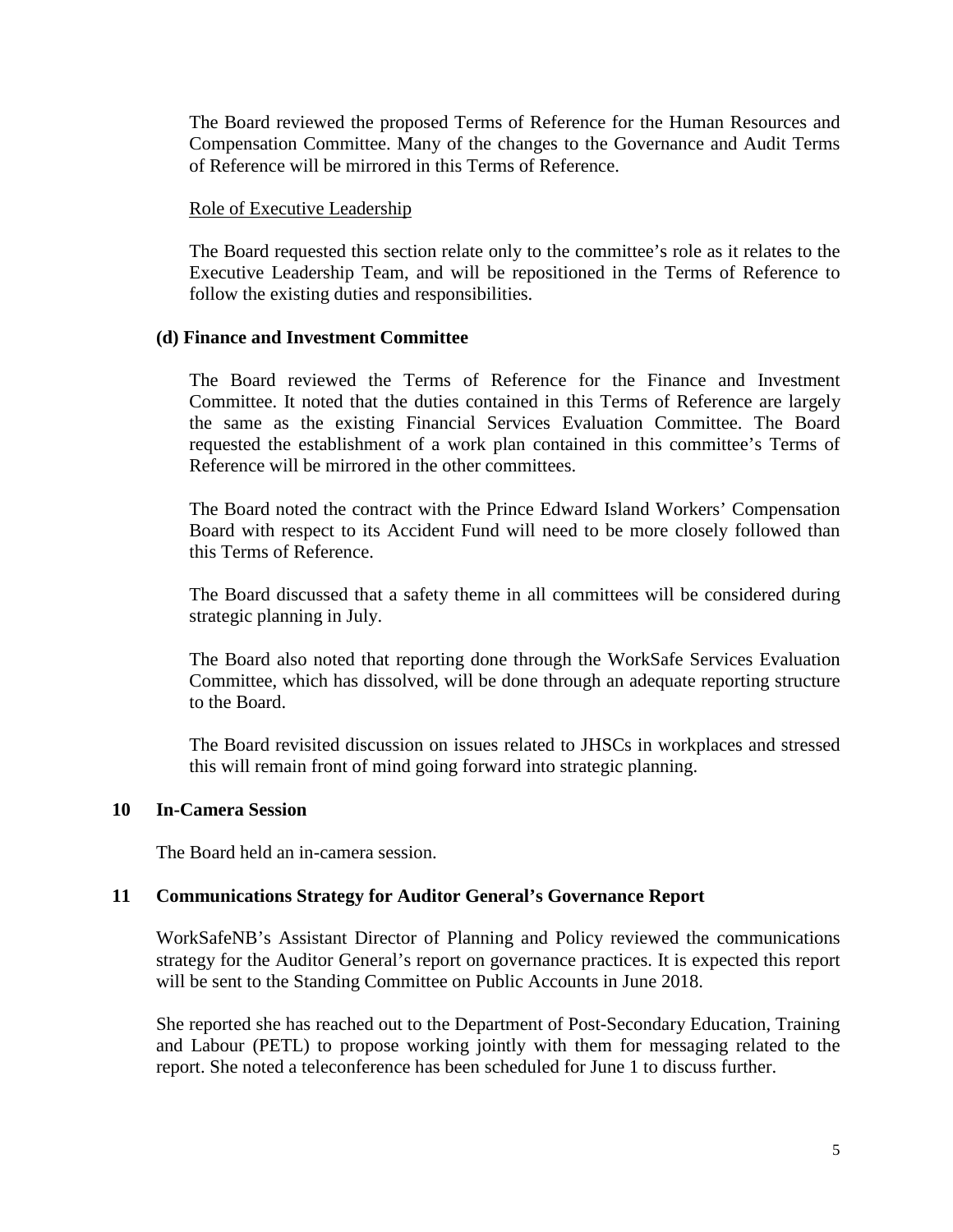She noted that WorkSafeNB intends to respond to this report in a positive and transparent manner.

She also reviewed the internal communications strategy for this report which will include a video message from WorkSafeNB's President and CEO. The Board requested that a French translation or video subtitles be provided for this messaging.

The Board was in agreement with this communications strategy and requested staff remain cognizant that speaking to the media is an opportunity to speak to WorkSafeNB stakeholders.

## **12 Board and Committee Meeting Dates**

WorkSafeNB's President and CEO reviewed with the Board that legislation requires the Board to meet six times per year. He suggested Board meetings be scheduled every other month, with one meeting per year dedicated to strategic planning, and no meetings in the Summer. Board committee meetings would be held in between Board meetings.

The Board discussed and agreed that while that proposed meeting schedule is desired, given the current environment, the Board may need to meet more frequently.

The Board discussed agenda items for June, which will include finalizing and approving the Terms of Reference and making appointments for all Board committees, receiving a Q1 update, reviewing the anticipated Task Force report, receiving information on rate-setting, and receiving an update on the communication strategy related to the Auditor General's report on governance practices.

The Board also discussed agenda items for July which will include strategic planning and a further discussion on rate-setting, including the timing of setting and announcing the 2019 assessment rate.

### **13 Strategic Planning**

The Board noted strategic planning will be done at its July meeting. The Board briefly discussed using the time allotted for this agenda item to perform an early identification of organizational SWOT (strengths, weaknesses, opportunities and threats), but decided it would be most effective to wait until management prepares its report and use that as a framework to conduct its assessment.

### **14 Stakeholder Consultation**

The Board reviewed a letter received by WorkSafeNB staff and the Board from a stakeholder group requesting a mid-year update on key factors affecting the workers' compensation system.